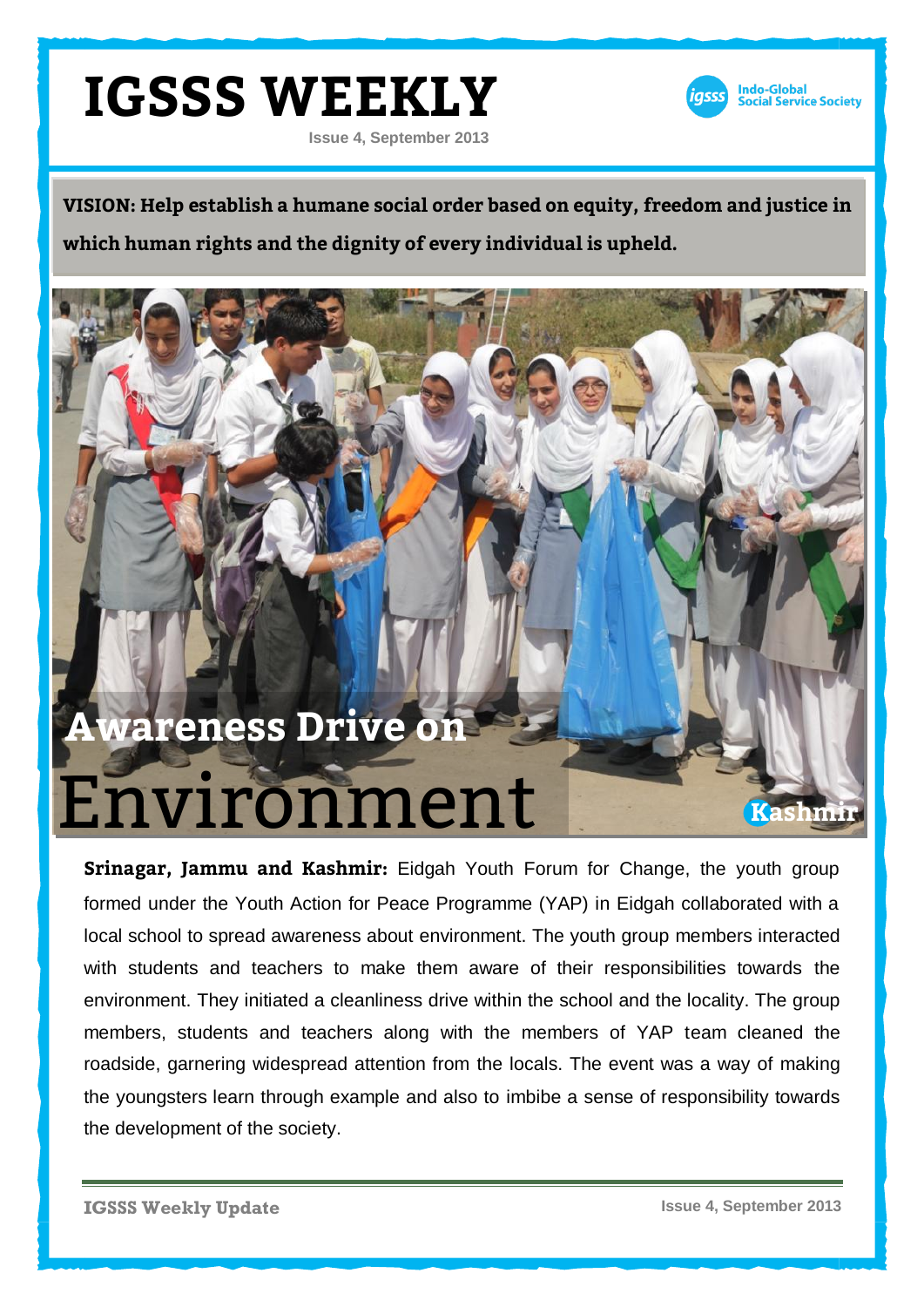#### **IGSSS WEEKLY**

**Issue 4, September 2013**





**Agra, Uttar Pradesh:** IGSSS organized a meeting with the community members of Ravidas Nagar Slum to brief them about the major features of Rajiv Awas Yojana (RAY) and to inform them about the locations of shelter homes in the Agra city.

The community members of the Ravidas Nagar slum were evicted during December 2012; they are now living in the Ramleela ground in shanty conditions. The slum is plagued with issues such as contaminated water, unsafe environment for women and frequent threats of eviction.

The participants were provided elaborative inputs on the Rajiv Awas Yojana (RAY). Especially in the context of its implementation in Agra, they were also informed that Ravidas Nagar is selected under the scheme and they are entitled to

access the benefits under the scheme. Pamphlets were also distributed on the scheme to the community members.

They were further taken for an exposure visit to the nearest shelters. This resulted in majority of the slum dwellers expressing their willingness to shift to the nearby shelter homes. The meeting was organised under the HOME (Having One and Many Empowered) Initiative supported by the FORD Foundation.

*Rajiv Awas Yojana: The scheme proposes construction of about two million houses across the country to make India slum- free. The scheme envisages affordable housing for the urban poor, living in slums, through partnership and the scheme for interest subsidy and it will assign property rights to slum people.*

**IGSSS Weekly Update**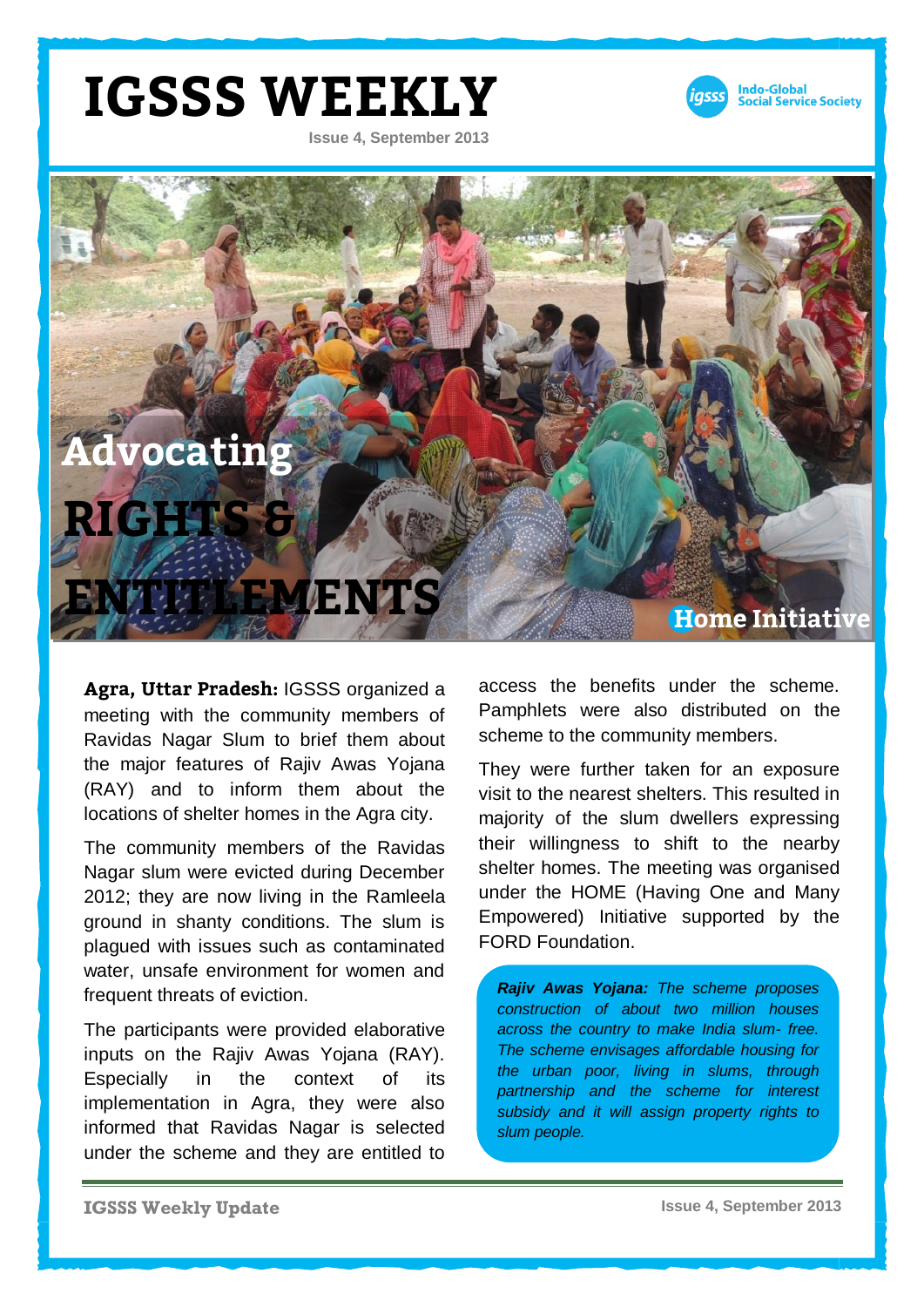### **IGSSS WEEKLY**

**Issue 4, September 2013**



#### **Conflict**

# **TRAPPED** CHILDHOOD



By: Rahul Dey, Field Coordinator, IGSSS-NE

"I would love to go to my school but I don't know why my parents do not allow me to attend the school again?" shared a ten year old boy from Pakhriguri village in Chirang district, Assam.

Pakhriguri is one of the most affected villages by the conflict that broke out between the Bodo and the Muslim communities in July 2012. It led to massive destruction of life, livelihood and property.

The conflict had a significant bearing especially on the lives of the children and it is impeding their development. In the aftermath of conflict most of the natives are gripped by fear and consequently they are barring their children from attending school. Some families with better financial condition sent their children to hostel or to relatives' house in nearby cities in a bid to ensure safe refuge for their children and also to continue their education. However, for children hailing from economically weaker families, whose parents are unable to afford the education, the future looks gloomy and uncertain as post conflict they are not able to continue their education.

Most of the school buildings are also damaged and all these factors together have led to an alarming increase in the drop out ratio of the children. The government institutions like the Integrated Child Development Scheme (ICDS) centres have also become mostly dysfunctional leading to the children being deprived of nutritional diet.

Furthermore, the loss of livelihood has reduced the income of the households and it has directly affected the food requirement of the families. As an agrarian society, the community used to consume varied vegetables

**IGSSS Weekly Update**